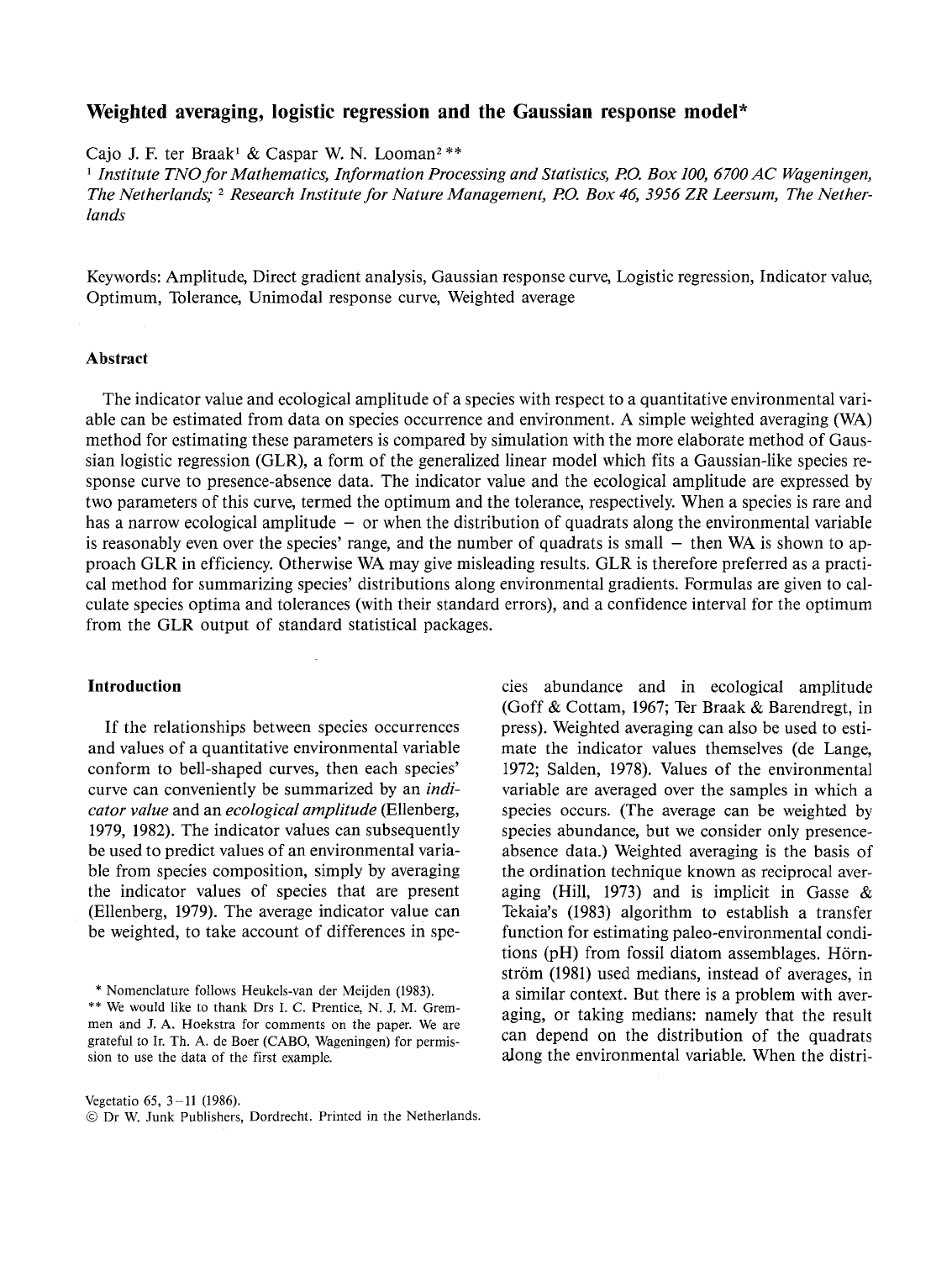bution is uneven, all weighted averaging methods may potentially give misleading results (Greig-Smith, 1983, p. 130).

The estimation of indicator values is fundamentally a regression problem. Indicator values and ecological amplitudes can be estimated from presence-absence data by logistic regression, with a second-order polynomial in the environmental variable as linear predictor. This procedure, termed Gaussian logistic regression (GLR), fits a curve related to the Gaussian species response curve (Austin, 1980) but adapted for presence-absence data. The indicator value is then the 'optimum' (mode) of the curve. Logistic regression is a Generalized Linear Modelling technique (GLIM), and is the equivalent for presence-absence data of ordinary multiple and polynomial regression (Dobson, 1983; McCullagh & Neider, 1983). Austin, Cunningham & Fleming (1984) showed the usefulness of GLM and GLR in their study of the occurrence of a range of eucalypt species in relation to temperature, rainfall, radiation and geology. There is no good evidence for the exact shape of a species response curve; we shall show that GLR is a practical method.

We compare the performance of weighted averaging and logistic regression, using stimulation and practical examples. We know from theory that logistic regression must give more accurate estimates of species' optima in *large* datasets in which the number of presences is not too small and for which the logistic model holds. But is logistic regression also worthwhile when the number of presences is small, say 10 or 20? There is no advantage in using an elaborate technique where a much simpler one would be equally good. Our simulations give some idea about the conditions under which weighted averaging compares reasonably well with logistic regression; but they also show that GLR is more generally applicable. Our results are also relevant in choosing between reciprocal averaging and Gaussian ordination (Ter Braak, in press).

### **Logistic regression**

The 'presence-absence response curve' of a species describes the probability, *p(x),* that the species occurs (in a quadrat of fixed size) as a function of an environmental variable *x.* Whittaker (1956), and others since, have observed that species typically show unimodal (bell-shaped) response curves. The 'Gaussian response curve' (Austin, 1980) is a simple bell-shaped curve in which the logarithm of abundance is a quadratic function of the environmental variable. Presence-absence data are more conveniently modelled with the *Gaussian logit curve,* in which the logit-transform of probability (Cox, 1970) is a quadratic function, (Fig. 1):

$$
\log \left[\frac{p(x)}{1-p(x)}\right] = b_0 + b_1 x + b_2 x^2 = a - \frac{1}{2} (x-u)^2/t^2 \quad (1)
$$

where *u* is the species *optimum* or indicator value (the value of *x* with highest probability of occurrence) and tis its *tolerance* (a measure of ecological amplitude). The parameter *a* is related to the *maximum* value of  $p(x)$ , which we shall call  $p_{max}$ . When  $p_{max}$  is small the shape of  $p(x)$  is almost identical to that of a Gaussian curve; when  $p_{max}$  is close to 1 the Gaussian logit curve is flatter near the optimum (Fig. 1). The parameters  $b_0$ ,  $b_1$  and  $b_2$  do not have a natural ecological meaning, but they can easily be estimated using logistic regression which is available in standard statistical packages including GENSTAT (Alvey *eta!.,* 1977), GLIM (Baker & Neider, 1978), BMDP (Nixon, 1981) and SAS (Barr *et a/.,* 1982), and interpretable parameters can be obtained from them as follows:

optimum 
$$
u = -b_1/(2b_2)
$$

\ntolerance  $t = 1/\sqrt{(-2b_2)}$ 

\nmaximum probability  $p_{max} = p(u) = 1/[1 + \exp(-b_0 - b_1u - b_2u^2)]$ 

\n(2)



*Fig. 1.* Gaussian logit curves with  $u=0$ ,  $t=1$  and  $p_{max}=0.1$  (a), 0.5 (b), 0.8 (c) and 0.95 (d) and a linear logit curve (e)  $(x:$  value for the environmental variable,  $p(x)$ : probability of finding this species at a value  $x$ ).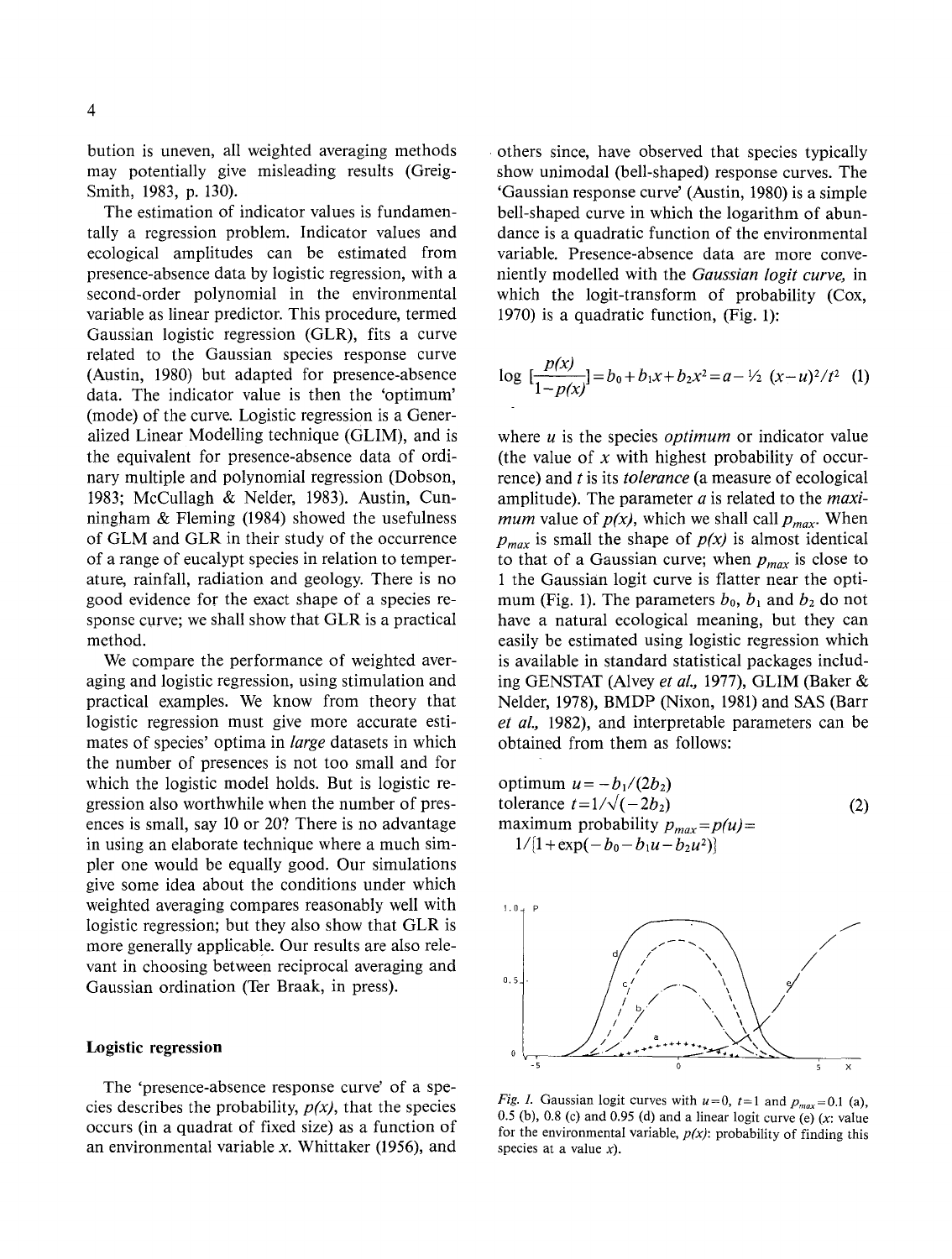(These formulas assume  $b_2 < 0$ . If  $b_2 > 0$  the curve has a minimum instead of a maximum). Table 1 gives a sample program in GLIM (Baker & Neider, 1978) for artificial data and Figure 2 shows the fitted curve. The sample program shows that this procedure of GLR is a special case of the Generalized Linear Model (see Dobson, 1983 for an introduction): (1) *response variable* is a 1/0-variable, *y,* containing the presences and absences of the species in the quadrats; (2) *error distribution* is the binomial distribution with total *, also termed the* Bernoulli distribution; (3) *link function* is the logittransform, which links the expected value of *y (i.e.*  the probability of occurrence) to (4) the *linear* 

*Table 1.* Sample program for Gaussian logistic regression in GLIM, with output for artificial data (S.E.: standard error of estimate). The program does not provide the estimates for  $p_{max}$ *u* and *t* automatically; these estimates were computed by use of Eqs. (2), (A.!) and (A.2).

| <b>PROGRAM</b>     |          |         |                 |                |                    |                       |          |  |  |  |
|--------------------|----------|---------|-----------------|----------------|--------------------|-----------------------|----------|--|--|--|
| <b>SUNIT</b>       |          |         |                 |                |                    |                       |          |  |  |  |
| <b>SDATA</b>       |          |         |                 | $X$ $Y^2$      |                    |                       |          |  |  |  |
| <b>SREAD</b>       |          |         |                 |                |                    |                       |          |  |  |  |
| 20                 | 0        | 23      | 0               | 26             | 0                  | 30                    | 0        |  |  |  |
| 33                 | $\Omega$ | 36      | 0               | 40             | 0                  | 43                    | 0        |  |  |  |
| 46                 | $\Omega$ | 50      | 1               | 53             | 1                  | 56                    | $\theta$ |  |  |  |
| 60                 | 1        | 70      | 1               | 80             | 0                  | 90                    | 0        |  |  |  |
| <b>SCALCULATE</b>  |          |         |                 |                |                    | $TOTAL = 1$           |          |  |  |  |
| <b>\$CALCULATE</b> |          |         |                 |                | $XQUAD = X^*X$     |                       |          |  |  |  |
| <b>SYVARIATE</b>   |          |         |                 | Y <sup>3</sup> |                    |                       |          |  |  |  |
| <b>SERROR</b>      |          |         |                 |                |                    | <b>BINOMIAL TOTAL</b> |          |  |  |  |
| <b>SLINK</b>       |          |         |                 |                | LOGIT <sup>4</sup> |                       |          |  |  |  |
| <b>SFIT</b>        |          |         |                 |                |                    | $X + XQUAD5$          |          |  |  |  |
| <b>SDISPLAY</b>    |          |         |                 |                | $E = S6$           |                       |          |  |  |  |
|                    |          |         | <b>ESTIMATE</b> |                |                    | S.E.                  |          |  |  |  |
| CONSTANT $(b_0)$   |          |         |                 | $-55.5$        |                    |                       | 34.5     |  |  |  |
| X                  |          | $(b_1)$ |                 | 1.86           |                    |                       | 1.15     |  |  |  |
| <b>XQUAD</b>       |          | $(b_2)$ |                 | $-0.015$       |                    |                       | 0.009    |  |  |  |
| $p_{\text{max}}$   |          |         |                 | 0.90           |                    |                       |          |  |  |  |
| $\boldsymbol{u}$   |          |         |                 | 62             |                    | 3.3                   |          |  |  |  |
| $\vec{I}$          |          |         |                 | 5.8            |                    |                       |          |  |  |  |

Comments

<sup>1</sup> 16 data values.

<sup>2</sup> ( $x<sub>i</sub>$ ,  $y<sub>i</sub>$ ) being read.<br><sup>3</sup> The response variable is *y* containing independent *1/0* data.<br><sup>4</sup> Link function is the logit-transform.<br><sup>5</sup> *x* and *x*<sup>2</sup> are the explanatory variables to be fitted.

<sup>6</sup> Displays the parameter estimates  $b_0$ ,  $b_1$ ,  $b_2$  with standard error.



*Fig. 2.* Gaussian logit curve fitted by logistic regression to the artificial data ( o ) of Table 1.

*predictor* specified in the FIT-statement. In GLR the linear predictor is a quadratic polynomial in *x.*  The user does not need to provide initial values for the parameters. The approximate standard errors of the estimated optimum and tolerance can be derived from the variances and covariances of  $b_1$  and  $b_2$  that are provided as options by the statistical packages. A confidence interval for the optimum can also be calculated. Details of these additional calculations are given in the Appendix.

The optimum cannot be estimated well if it lies outside or near the edge of the sampled range. In such cases the response curve is said to be truncated and  $b_2$  in Eq. (1) could be set to zero; the effect is to fit a sigmoid curve, termed the linear logit curve (Fig. 1). Whether this simplification is acceptable statistically can be seen by a one-sided significance test on the value of  $b_2$ , in which  $b_2$  divided by its standard error is compared with the Student t-distribution with  $n-3$  degrees of freedom (*n* is the number of quadrats). If the null hypothesis ( $b_2 \ge 0$ ) is rejected in favour of the alternative hypothesis  $(b<sub>2</sub> < 0)$ , then the optimum is said to be significant.

A more general approach to statistical testing in GLIM is to compare the residual deviance of a model with that of an extended model (Austin *et a!.,*  1984; Dobson, 1983). The additional terms in the model are significant when the difference in residual deviance is larger than the critical value of a chi-square distribution with  $k$  degrees of freedom,  $k$  being the number of additional parameters. (The residual deviance is defined by  $-2$  log-likelihood and takes a similar role as the residual sum of squares in ordinary multiple regression). For example, to test the overall significance of GLR we also fit the model with both  $b_1$  and  $b_2$  in Eq. (1) set to zero and we compare the difference in residual devi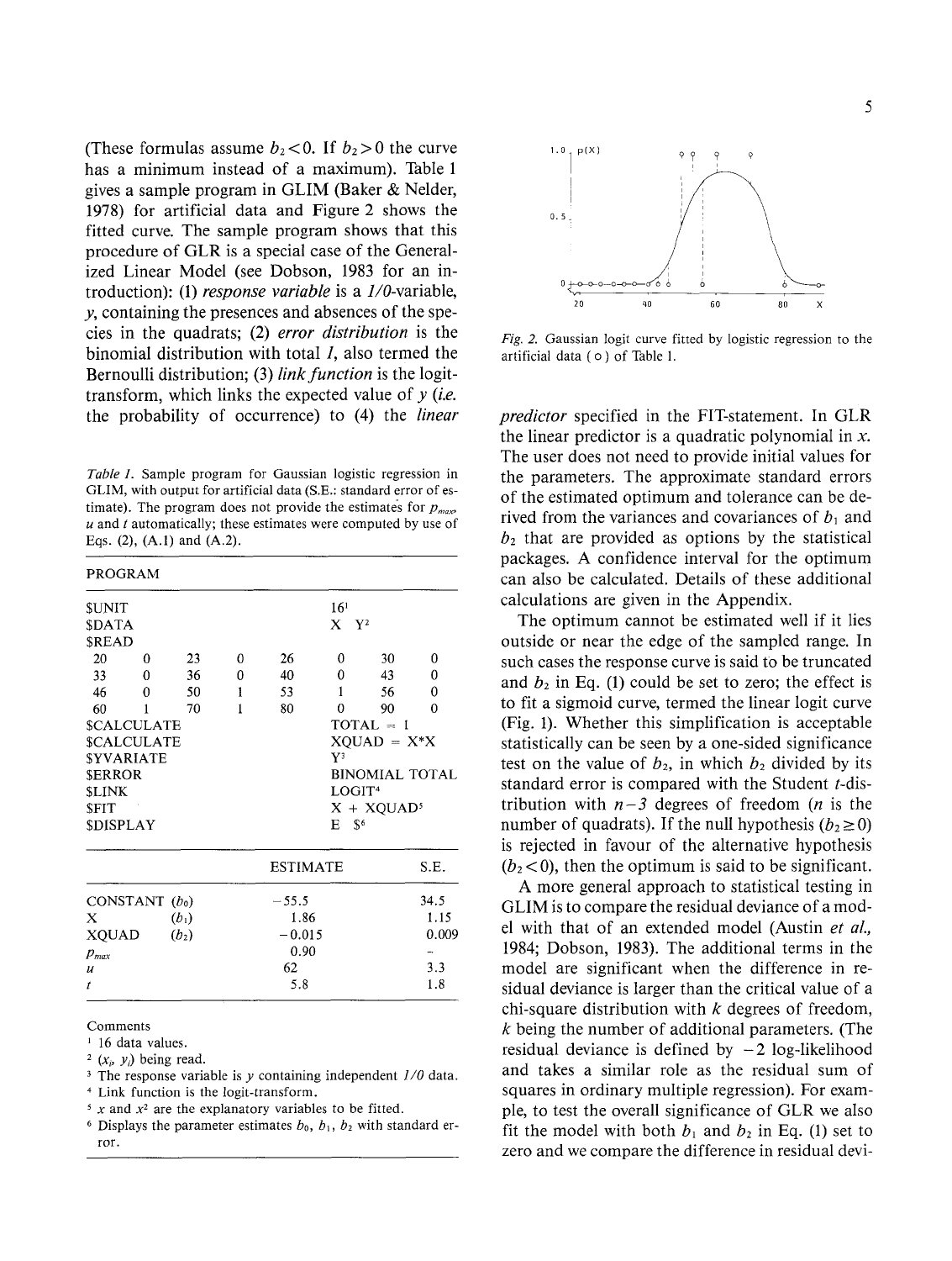ance with a chi-square with *2* degrees of freedom. The tests described in this paper are approximate; they are valid when the number of quadrats is large.

### **Weighted averaging**

The weighted average for presence-absence data is simply the mean of the x-values over those quadrats in which the species occurs. Figure 3 shows how the weighted average depends on the distribution of sampled quadrats. Highly uneven distributions can even scramble the order of the weighted averages for different species (Fig. 3c). Truncation



*Fig. 3.* The response curves of imaginary species A and B (a), the occurrence of these species in 80 samples, distributed evenly (b) or unevenly (c) along the environmental gradient. The weighted averages are indicated with arrows. The two sampling designs yield weighted averages that are in reversed order *(p:*  probability of occurrence,  $N$ : number of quadrats,  $x$ : environmental variable).

is an extreme form of uneven distribution, because the response curve is then not sampled over the whole range where the species can occur. Only in the special case of an even or uniform distribution over the whole range does the weighted average reliably estimate the optimum. The sample standard deviation  $(SD)$  of the x-values of those quadrats in which the species occurs is a simplistic estimate of ecological amplitude. Assuming the Gaussian logit response curve (1) and an even distribution of the quadrats, *SD* overestimates the tolerance *t;* the difference between the expected *SD* and *t* depends on the value of  $p_{max}$ , but is less than 12% when  $p_{max}$ is less than 0.5 (Looman, unpublished manuscript).

### **Design of simulations**

Presence-absence data were generated using a Gaussian logit response curve with *u* and *t* arbitrarily set to *0* and *1,* respectively. We further need to specify  $p_{max}$ , the number of quadrats per dataset and the distribution of the quadrats along the gradient. Table 2 shows the tested combinations and, for each combination, the expected number of presences per dataset. In case 1 of the distributions the x-values of the quadrats are equispaced on the interval from  $-5$  to 5. In all the other cases the x-values are random. In cases  $2-5$  their distribution is uniform with different degrees of truncation, negligible in case 2, asymmetric in cases 3 and 4 and symmetric in case 5. Another six cases were run with  $p_{max} = 0.5$  and 125 quadrats only (Table 3). In case 6 (Table 3) the curve is unevenly sampled with on average three times more quadrats in the interval  $[1, 5]$  than in the interval  $[-5, 1]$ , but

Table 2. Expected number of occurrences per dataset in the simulations specified by maximum probability of occurrence *(pmaxl,* number of quadrats and distribution of quadrats (case).  $(U/a, b)$ : uniform distribution of quadrats on the interval  $a$  to b).

|   | $p_{max}$         | 0.1 | 0.5 | 0.9 | 0.5 | 0.9 |
|---|-------------------|-----|-----|-----|-----|-----|
|   | no. of QUADRATS   | 375 | 65  | 25  | 125 | 50  |
|   | C 1 EQUAL SPACING | 10  | 10  | 10  | 19  | 19  |
| A | $2 U[-5, 5]$      | 10  | 10  | 10  | 19  | 19  |
| S | $3 U[-1, 5]$      | 13  | 13  | 12  | 25  | 23  |
| E | $4 U I$ 0, 51     | 10  | 10  | 10  | 19  | 19  |
|   | $5 U[-1, 1]$      | 32  | 30  | 22  | 57  | 44  |
|   |                   |     |     |     |     |     |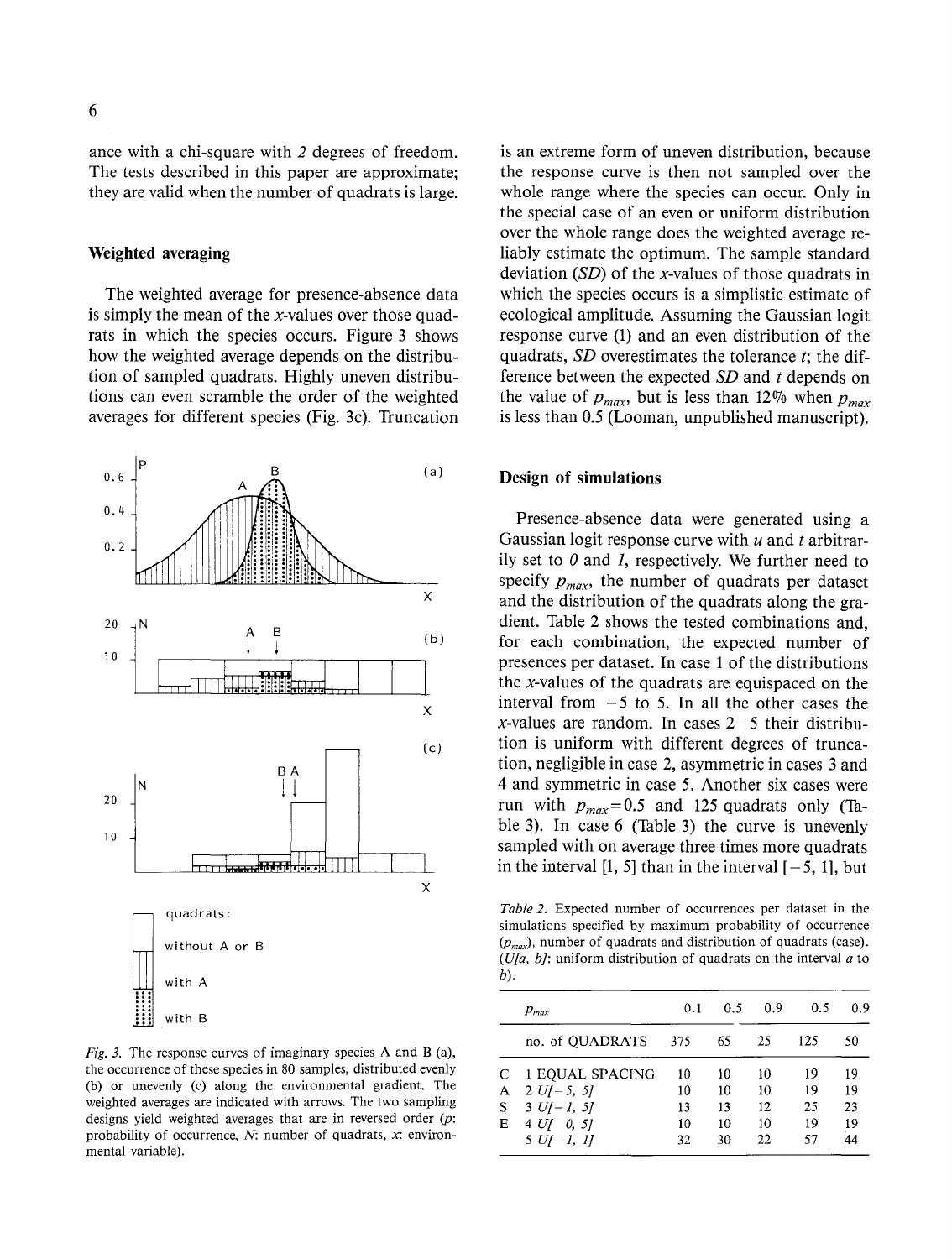with quadrats uniform within both intervals. Case 7 consists of quadrats uniformly distributed in the interval  $[-2, 5]$  but with quadrats from the interval  $[-1.5, 0.5]$  removed, giving a case with moderate truncation and an internal gap. For the remaining cases  $(8-11)$  we used normal (Gaussian) distributions of quadrats with different means and standard deviations; case 8 gives symmetric and cases 9 and 10 asymmetric truncation. In case 11 the curve is sampled over a short range with  $95\%$ of the quadrats in the interval  $[-0.5, 1.5]$ .

Weighted averaging (WA) and Gaussian logistic regression (GLR) were obtained for each dataset using GENSTAT (Alvey *et at.,* 1977). For each combination in Tables 2 and 3 we simulated 100 datasets and summarized the results as means, medians and standard deviations of the weighted average and GLR-estimates calculated for each dataset. In cases where no optimum could be calculated  $(b<sub>2</sub> \ge 0)$ , we treated the regression estimates as missing values. Estimated optima are also unreliable when  $b_2$  is negative but close to zero; we therefore discarded simulations in which the estimated optimum lay more than ten times the tolerance outside the sampled interval. We also calculated means and standard deviations of the regression estimates over the cases in which the optimum was significant at the 10%-level. This selection summarizes the significantly non-monotone curves. No such selection was applied to weighted averaging, because in practice the weighted average is calculated irrespective of such evidence for unimodality. The efficiency of the weighted average with respect to the regression estimate for the optimum was then expressed as *MSE(GLR)/MSE(WA)* where *MSE* is the mean squared error, *i.e.* variance plus squared bias.

### Comparison of WA and GLR

# *Equal spacing and uniform distribution without truncation*

WA is as efficient as GLR when the  $x$ -values are equispaced (case 1). However, when the x-values are randomly distributed on a large interval (case 2), the efficiency of the weighted average is less. The efficiencies calculated from the runs of case 2 with, on average, 10 occurrences per simulated dataset (Table 2) were 1.0, 0.84 and 0.54 for  $p_{max}=0.1$ ,



*Fig. 4.* The efficiency (ordinate) of weighted averaging with respect to Gaussian logistic regression to estimate the optimum for uniformly distributed quadrats without truncation (case 2, Table 2) decreases with increasing maximum probability of occurrence (abscissa).

0.5 and 0.9, respectively, in agreement with theoretical values (Fig. 4) derived by Ter Braak & Barendregt (in press). The variance of the regression estimate in the simulation was slightly  $(<10\%)$  larger than its theoretical value of  $t^2/(no.$  of occurrences) (cf. Ter Braak & Barendregt, in press), with the exception of the runs with only 25 quadrats (Table 2) where the difference was 50%.

## *Effect of distribution of quadrats*

Table 3 summarizes the results of cases with 125 quadrats and  $p_{max}$  = 0.5 and confirms that WA is sensitive to the distribution of the quadrats along the gradient, showing significant bias *(t-test, P<* 0.05) in 7 cases. The optimum could not be estimated by GLR in 1% of the simulated datasets of Table 3, except in the cases 4 and 11 where this percentage was about 15%. GLR removes the bias of WA when the truncation is not too severe (cases  $6-10$ ). When it is severe (cases 3, 4 and 11) the regression estimate of the optimum shows a large bias in the opposite direction, but this bias is small in a statistical sense, as the standard error is high. The medians of the estimates show small bias in the same direction as WA. When the estimated curves are first tested for unimodality against monotonicity at the 10%-level, the remaining optima *(u-sig)* show selection bias; they are biased because an optimum is more likely to be significant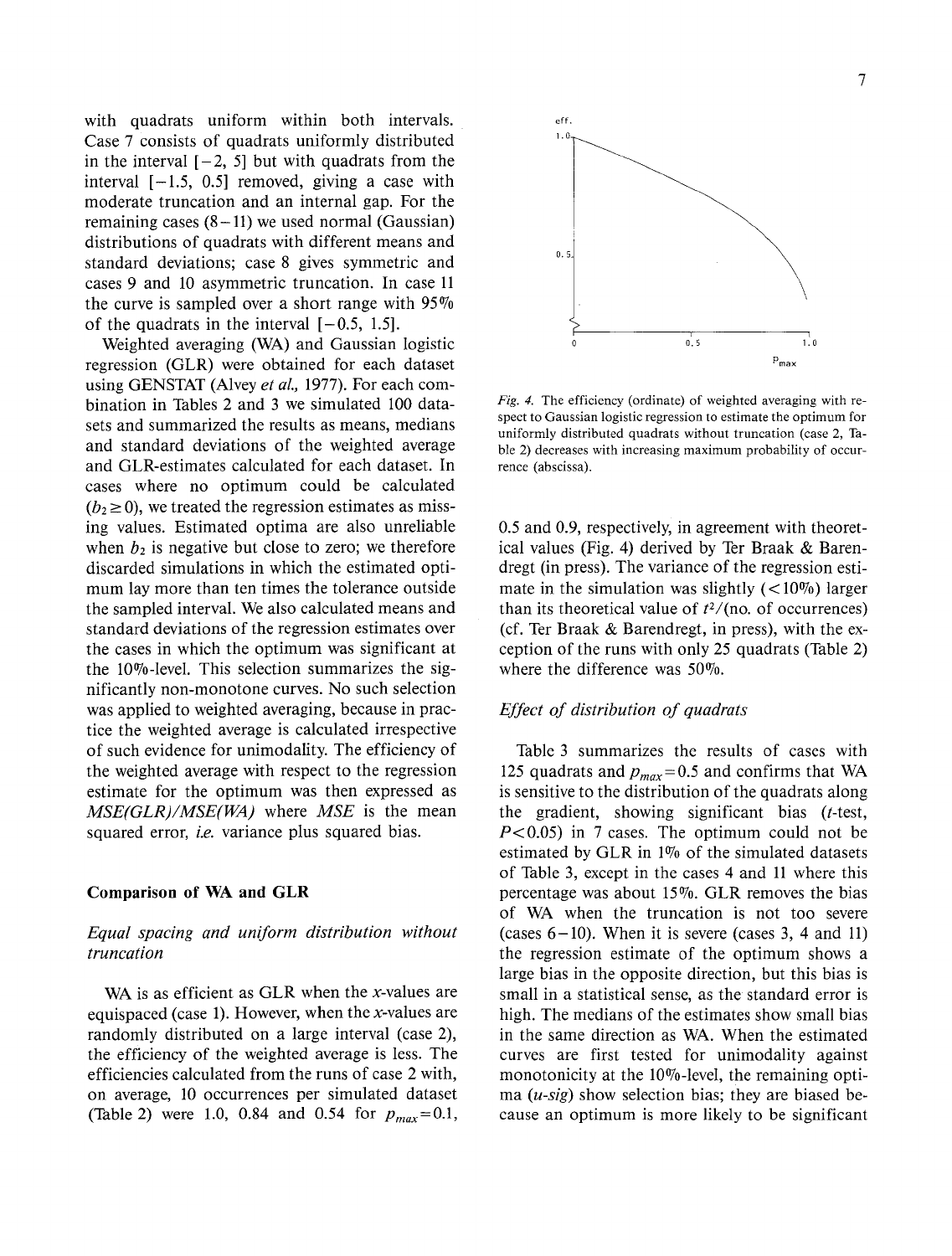*Table 3.* Weighted averaging and Gaussian logistic regression compared on simulated datasets with eleven distributions of 125 quadrats along the environmental variable. Shown are means ± standard deviations and medians *(md),* multiplied by 100. The entries in the table must be compared with the true values: 0 for *u,* 100 *fort,* 50 for *Pmax•* 112 for *SD.* The cases are explained in the text. *m:* average number of occurrences; *N-sig:* number out of 100 datasets showing a significant optimum and summarized under the headings *u-sig* and *t-sig*; N  $a \pm b$ : normal distribution of quadrats with mean *a* and standard deviation *b*). For further symbols see text and Table 2.

| <b>CASE</b>               | $\boldsymbol{m}$ | WA          | $\boldsymbol{u}$ | $md-u$   | $u$ -sig    | SD           |              | $md-t$ | $t$ -sig    | $p_{max}$   | $N$ -sig |
|---------------------------|------------------|-------------|------------------|----------|-------------|--------------|--------------|--------|-------------|-------------|----------|
| 1 EQUAL SPACING           | 19               | $2 + 21$    | $2 \pm 21$       | $\theta$ | $2 + 21$    | $108 \pm 16$ | $94 + 16$    | 91     | $94 + 16$   | $52 + 10$   | 100      |
| $2 U[-5, 5]$              | 19               | $3 + 28$    | $3 \pm 25$       | 2        | $3 + 25$    | $111 \pm 16$ | $99 + 16$    | 98     | $99 + 16$   | $51 \pm 10$ | 100      |
| $3 U[-1, 5]$              | 25               | $39 \pm 14$ | $-22 \pm 76$     | $\theta$ | $3 + 31$    | $86 \pm 11$  | $104 \pm 31$ | 98     | $96 \pm 19$ | $53 \pm 8$  | 84       |
| $4 U I$ 0, 5]             | 19               | $91 + 14$   | $-88 \pm 403$    | 33       | $60 + 21$   | $63 \pm 11$  | $104 \pm 67$ | 80     | $71 + 16$   | $57 \pm 19$ | 52       |
| $5 \; U[-1, 1]$           | 58               | $1 \pm 8$   | $-3 \pm 116$     | 2        | $2 \pm 11$  | $55 \pm 3$   | $120 \pm 80$ | 89     | $67 \pm 8$  | $54 \pm 7$  | 30       |
| <b>6 UNEVEN</b>           | 15               | $51 + 33$   | $6 \pm 30$       | 7        | $6 \pm 30$  | $114 + 21$   | $94 \pm 17$  | 95     | $94 + 17$   | $54 \pm 13$ | 100      |
| $7 \text{ GAP}$           | 15               | $80 + 29$   | $3 + 35$         |          | $2 + 35$    | $106 + 29$   | $93 \pm 22$  | 93     | $93 + 22$   | $55 \pm 13$ | -98      |
| 8 N O<br>$+2$             | 33               | $1 + 19$    | $0 \pm 22$       |          | $0 + 22$    | $98 \pm 11$  | $99 + 15$    | 100    | $99 + 15$   | $51 + 7$    | 100      |
| 9 N 2<br>$+2$             | 22               | $50 \pm 19$ | $-2 \pm 37$      | 4        | $0 \pm 32$  | $97 \pm 14$  | $99 \pm 21$  | 96     | $99 + 20$   | $51 \pm 8$  | 99       |
| 10 N <sub>3</sub><br>$+2$ | 14               | $72 + 24$   | $0 \pm 62$       | 9        | $11 + 40$   | $91 \pm 18$  | $94 \pm 28$  | 91     | $91 + 21$   | $54 \pm 12$ | 94       |
| 11 N $0.5 \pm 0.5$        | 55               | $44 + 6$    | $-70 \pm 488$    | 14       | $27 \pm 18$ | $45 \pm 4$   | $133 + 154$  | 90     | $66 + 11$   | $55 \pm 13$ | 34       |

when it lies inside than when it lies outside the sampled interval. This bias is less than with WA. The efficiency of WA compared to GLR after the significance test lies between 0.2 and 0.6 except in the cases 1 and 2 and the unnatural cases 5 and 8 in which the quadrats lie symmetrically with respect to the true optimum.

The sampled *SD* underestimated the true *SD* in cases 3, 4, 5 and 11 with severe truncation (Table 3). Overestimation was never pronounced. GLR estimated the tolerance well; the bias shown in Table 3 is not significant  $(P> 0.05)$ . The median of the estimated tolerance is slightly biased downwards. After the significance test for unimodality the bias is downwards, but less than with the sample *SD.* GLR slightly overestimates the maximum probability with and without selection, the mean and median of the estimates being close together. WA provides no estimate for this probability. The remaining simulations of the cases  $1-5$  (Table 2) showed qualitatively similar features as reported here for  $p_{max}=0.5$  and 125 quadrats.

## *The effect of number of quadrats*

The efficiency of WA can be expected to decrease to zero with increasing numbers of quadrats in those cases in which WA is biased. This is because estimates by GLR are consistent, *i.e.* the bias in the estimates becomes smaller as the number of quadrats increases, and the variances become negligible with respect to the bias in WA. However, in our simulations with only  $10-13$  occurrences per dataset (Table 2) the variances are appreciable; consequently the efficiencies for estimating the optimum, after the significance test, were high  $($  > 0.9 in 10 out of the 12 simulations). Even 375 samples are not enough to get markedly better estimates with GLR than with WA, when  $p_{\text{max}} = 0.1!$ 

#### *Standard errors and confidence interval*

First, the standard errors found in the simulations are compared with the approximate standard errors provided by GLR for each estimated optimum and tolerance (see Appendix for the formulas used). The latter standard errors showed often a skew distribution with large outliers. As a result the average and the median of the estimated standard errors differed enormously, the average being much higher and the median slightly lower than the standard error found by simulation. Clearly the estimated optimum or tolerance is unreliable when the estimated standard error is huge, but when it is low, it may be over optimistic about the precision achieved. Secondly, in 1 085 ( $\approx$  40%) of all simulations a 95%-confidence interval could be calculated (see Appendix). The true optimum lay outside the 95%-confidence interval in 3.9% of these 1 085 simulations, hence the interval gives higher confidence than its nominal value of 95%.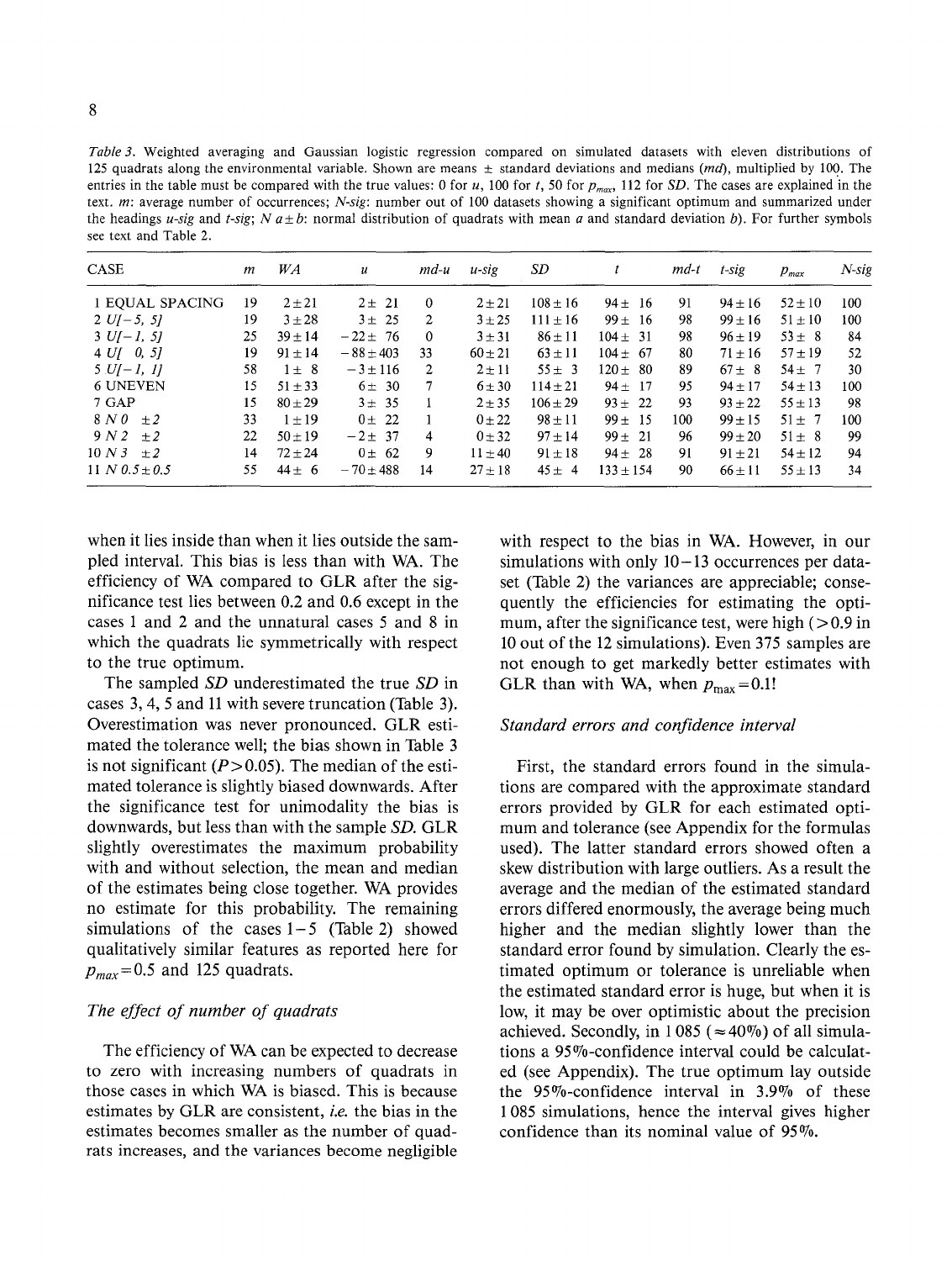### Examples with real data

The first real dataset concerns soil acidity (pH) and the occurrences of 15 species in 100 meadow samples, selected at random from the study of Kruijne *et at.* (1967). Figure 5 shows the fitted Gaussian logit curves for seven contrasting species. The Spearman rank correlation between the optima as estimated by GLR and the weighted averages was 0.93. (The optima for two species for which  $\mathbf{b}_2$ was positive, but non-significantly different from zero, were set to  $+\infty$  or  $-\infty$ , depending on whether the value of  $b_1$  in the fit or the linear logit curve was positive or negative, respectively). However, the range of the weighted averages was much smaller than the range of the estimated optima (1.0 against more than 4.0 pH-units). A  $90\%$ -confidence interval for the optimum could be calculated for five species. For one of these species *(Bellis perennis)*  the weighted average lies outside this confidence interval.

In the second example we used a much larger set of data, taken from Reijnen *et at.* (1981) and Gremmen *et al.* (1983). This dataset concerns the relation between species occurrence and soil moisture supply capacity in the Pleistocene part of West-Brabant (The Netherlands) with sandy to loamy soils. The distribution of soil moisture supply capacity in the 994 samples was markedly



*Fig. 5.* Probability of occurrence of seven contrasting species in relation to soil acidity (pH) in meadows, as fitted with logistic regression. The curves can be identified by the code near their optimum indicated by dotted lines. The species arranged in order of their optima are: *Agrostis canina* (AC); *Stellaria graminea* (SG); *Alopecurus geniculatus* (AG); *Plantago major* (PM); *Bellis perennis* (BP); *Hordeum secalinum* (HS); *Glechoma hederacea* (GH).

skewed, with many more 'wet' than 'dry' samples. For 121 of the 221 species that occurred in more than five samples, a 90%-confidence interval for the optimum could be calculated. The weighted average lies outside this interval for about half (65) of these species, always being on the wetter side of the confidence interval. Although  $p_{max}$  was less than 0.1 for about  $75\%$  of the species, WA is unreliable for estimating indicator values in this large dataset.

### **Discussion**

WA disregards species absences. Ashby (1936) pointed out that disregarding species absences may lead to erroneous conclusions, for instance that telegraph poles show an optimal pH-value (see Greig-Smith, 1983, p. 130). This effect is due to the distribution of quadrats. Nevertheless, WA is still being used (see Introduction), perhaps because of its simplicity. Our simulations provide a better reason; they suggest that WA performs reasonably well when the distribution of the quadrats along the environmental variable is not too uneven and when the response curve is not severely truncated. For rare species (species with low maximum probability of occurrence and/or narrow tolerance) WA is nearly as efficient as GLR in most situations. This result is irrespective of the distribution of the quadrats, provided the variance of the estimated optimum is large compared to the potential bias of the weighted average. In other cases WA can give misleading results. It is therefore safest always to use GLR.

To estimate optima and tolerances of species, the optima should ideally lie well within the range of environmental values of the samples. Further sampling considerations are provided by Mohler (1983). Attention should also be paid to confounding variables, *i.e.* variables that are influential and show a relation with the variable under consideration (see e.g. Breslow & Day, 1980). Ignoring confounding variables may give, for example, spuriously bimodal response curves (Austin *et at.,* 1984). The real power of logistic regression lies in the simultaneous analysis of the effect of several environmental variables, including potentially confounding variables (see Appendix). The Gaussian logit response curve is then just a convenient starting point in the process of model building.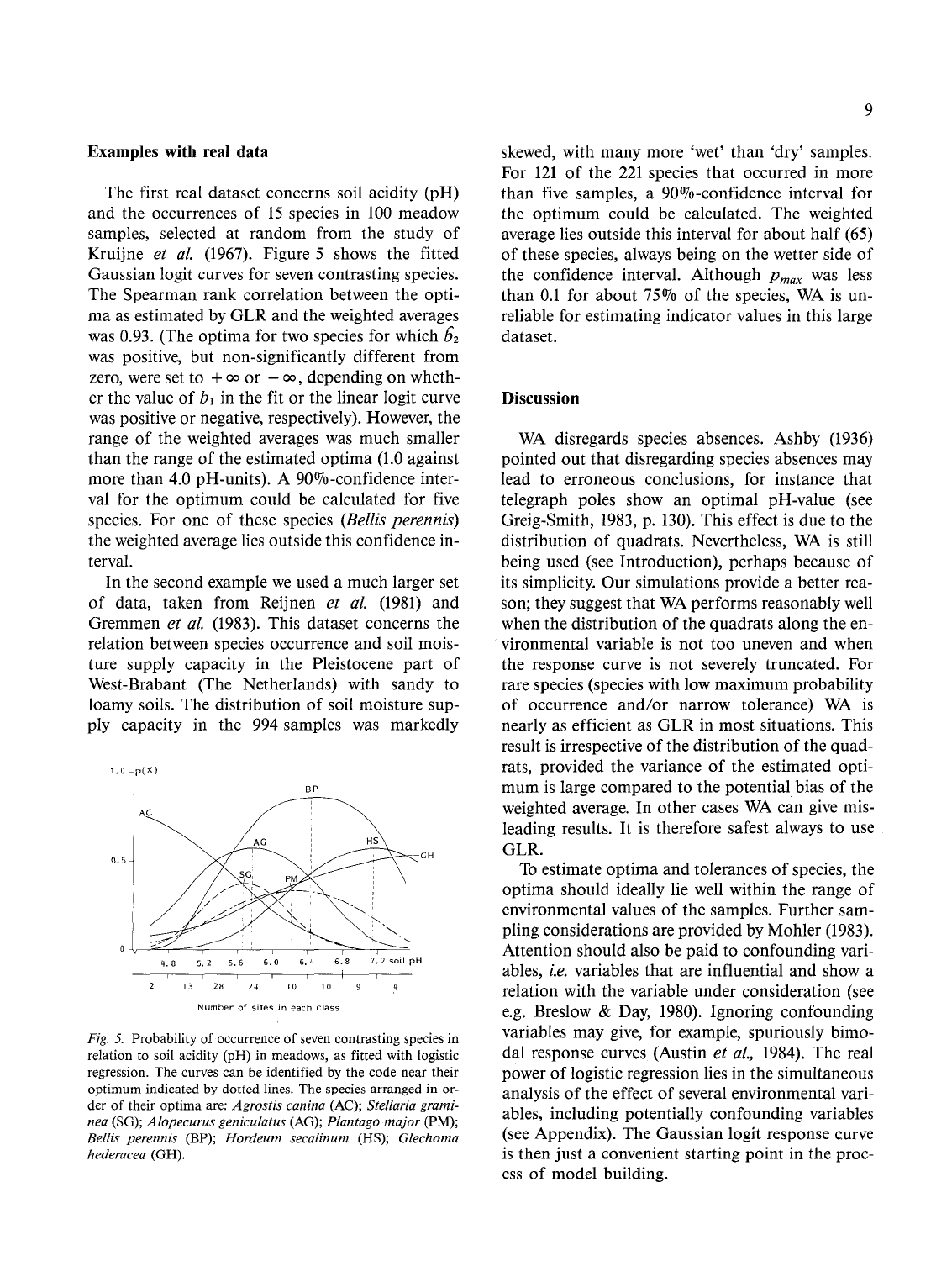# **Appendix**

Standard errors for estimated *u* and *t;* confidence interval for *u.* 

Denote the variance of the estimates of  $b_1$  and  $b_2$  in model (1) by  $v_{11}$  and  $v_{22}$  and their covariance by  $v_{12}$ . Using Taylor expansion we obtain that the variance of the estimated optimum and tolerance are approximately

$$
var(\hat{u}) = (\nu_{11} + 4uv_{12} + 4u^2\nu_{22})/(4b_2^2)
$$
 (A.1)

$$
var(\hat{t}) = \nu_{22}/(-8b_2^3)
$$
 (A.2)

An approximate  $100(1-\alpha)\%$ -confidence interval for the optimum is derived from Fiellers theorem (see Finney, 1964, p. 27-29). Let  $t_{\alpha}$  be the ordinary Student *t*-deviate at chosen probability level  $\alpha$  and with  $n-3$  degrees of freedom (*n* is the number of quadrats). For example,  $t_a = 2.00$  for a<br>95%-confidence interval and 63 quadrats. Calculate  $95\%$ -confidence interval and 63 quadrats.  $g = (t_0^2 v_{22})/b_2^2$  and.

$$
D = 4b_2^2 \text{ var}(\hat{u}) - g(\nu_{11} - \nu_{12}^2/\nu_{22})
$$
 (A.3)

$$
u_{\text{lower}}, \ u_{\text{upper}} = [\hat{u} + \frac{1}{2} g \ v_{12}/v_{22} \pm \frac{1}{2} t_{\alpha}(\sqrt{D})/b_2]/(1-g) \tag{A.4}
$$

where the symbol  $\pm$  is used to indicate addition and substraction in order to obtain the lower and upper limits of the confidence interval, respectively. If  $b_2$  is not significantly different from zero  $(g>1)$ , then the confidence interval is of infinite length and, taken alone, the data must be regarded as valueless for estimating the optimum.

If model (1) is extended with another explanatory variable *z*  to, for example (Austin *et* a/., 1984: Table 2)

$$
\log [p/(1-p)] = b_0 + b_1 x + b_2 x^2 + c_1 z + c_2 z^2 \tag{A.5}
$$

then the coefficients  $b_0$ ,  $b_1$ ,  $b_2$ ,  $c_1$  and  $c_2$  can, again, be estimated with the mentioned statistical packages, together with variances and covariances. This model can easily be summarized by optima and tolerances with respect to  $x$  and  $z$ , because there is no interaction term, like *x.z,* in the model. To calculate the confidence interval for the optimum of respect to  $x$  (or z) from this model, the given formulas are still valid, apart from the number of degrees of freedom in  $t_{\alpha}$  which must now be  $n-5$ .

#### **References**

- Alvey, N. G., et al., 1977. GENSTAT: a general statistical program. Rothamsted Experimental Station, Harpenden, England.
- Ashby, E., 1936. Statistical ecology. Bot. Rev. 2: 221-235.
- Austin, M. P., 1980. Searching for a model for use in vegetation analysis. Vegetatio 42:  $11-21$ .
- Austin, M. P., Cunningham, R. B. & Fleming P. M., 1984. New approaches to direct gradient analysis using environmental scalars and statistical curve-fitting procedures. Vegetatio 55:  $11 - 27$ .
- Baker, R. J. & Neider, J. A., 1978. The GLIM System, Release 3. Numerical Algorithms Groups, Oxford.
- Barr, A. J., *et a/.,* 1982. SAS User's Guide: Statistics, 1982 edition. SAS Institute Inc., Cary, 584 pp.
- Breslow, N. E. & Day, N. E., 1980. Statistical Methods in Cancer Research. Vol. 1. The Analysis of Case-Control Studies. IARC Scientific Publication, nr. 32, Lyon, 338 pp.
- Cox, D. R., 1970. The Analysis of Binary Data. Methuen, London, 142 pp.
- Dixon, W. J., 1981. BMDP Statistical Software, University of California Press, Berkeley, 726 pp.
- Dobson, A. J., 1983. An Introduction to Statistical Modelling. Chapman & Hall, London, 125 pp.
- Ellenberg, H., 1979. Zeigerwerte der Gefässpflanzen Mitteleuropas. 2nd ed. Scripta Geobotanica 9, Göttingen, 122 pp.
- Ellenberg, H., 1982. Vegetation Mitteleuropas mit den Alpen in ökologischer Sicht. 3rd ed. Ulmer Verlag, Stuttgart, 989 pp.
- Finney, D. J., 1964. Statistical Methods in Biological Assay. Griffin, London, 668 pp.
- Gasse, F. & Tekaia, F., 1983. Transfer functions for estimating paleoecological conditions (pH) from East African diatoms. Hydrobiologia 103: 85-90.
- Goff, F. G. & Cottam, G., 1967. Gradient analysis: the use of species and synthetic indices. Ecology 48: 783-806.
- Greig-Smith, P., 1983. Quantitative Plant Ecology, 3rd ed. Butterworths, London, 359 pp.
- Gremmen, N.J. M., Vreugdenhil, A. & Hermelink, P., 1983. Vegetatiekartering West-Brabant: de methodiek. Report 83/21 of the Research Institute for Nature Management, Leersum, The Netherlands, 58 pp.
- Henkels, H. & Meijden, R. van der, 1983. Flora van Nederland. 20th ed. Wolters-Noordhoff, Groningen, 583 pp.
- Hill, M. 0., 1973. Reciprocal averaging: an eigenvector method of ordination. J. Ecol. 61: 237-249.
- Hörnström, E., 1981. Trophic characterization of lakes by means of qualitative phytoplankton analysis. Limnologica (Berlin) 13: 249-261.
- Kruijne, A. A., Vries, D. M. de & Mooi, H., 1967. Bijdrage tot de oecologie van de Nederlandse graslandplanten (with english summary). Versl. Landbouwk. Onderz. 696. Pudoc, Wageningen, 65 pp.
- Lange, L. de, 1972. An ecological study of ditch vegetation in the Netherlands. Ph.D. thesis, University of Amsterdam, Amsterdam, 112 pp.
- McCullagh, P. & Neider, J. A., 1983. Generalized Linear Models. Chapman & Hall, London, 260 pp.
- Mohler, C. L., 1981. Effect of sampling pattern on estimation of species distributions along gradients. Vegetatio 54: 97-102.
- Reijnen, M. J. S. M., Vreugdenhil, A. & Beije, H. M., 1981. Vegetatie en grondwaterwinning in het gebied ten zuiden van Breda. Report 81/24 of the Research Institute for Nature Management, Leersum, The Netherlands, 140 pp.
- Salden, N., 1978. Beiträge zur Ökologie der Diatomeen (Bacillariophyceae) des Siisswassers. Decheniana, Beiheft 22:  $1 - 238.$
- Ter Braak, C. J. F., in press. Correspondence analysis of incidence and abundance data, properties in terms of a unimodal response model. Biometrics 41.